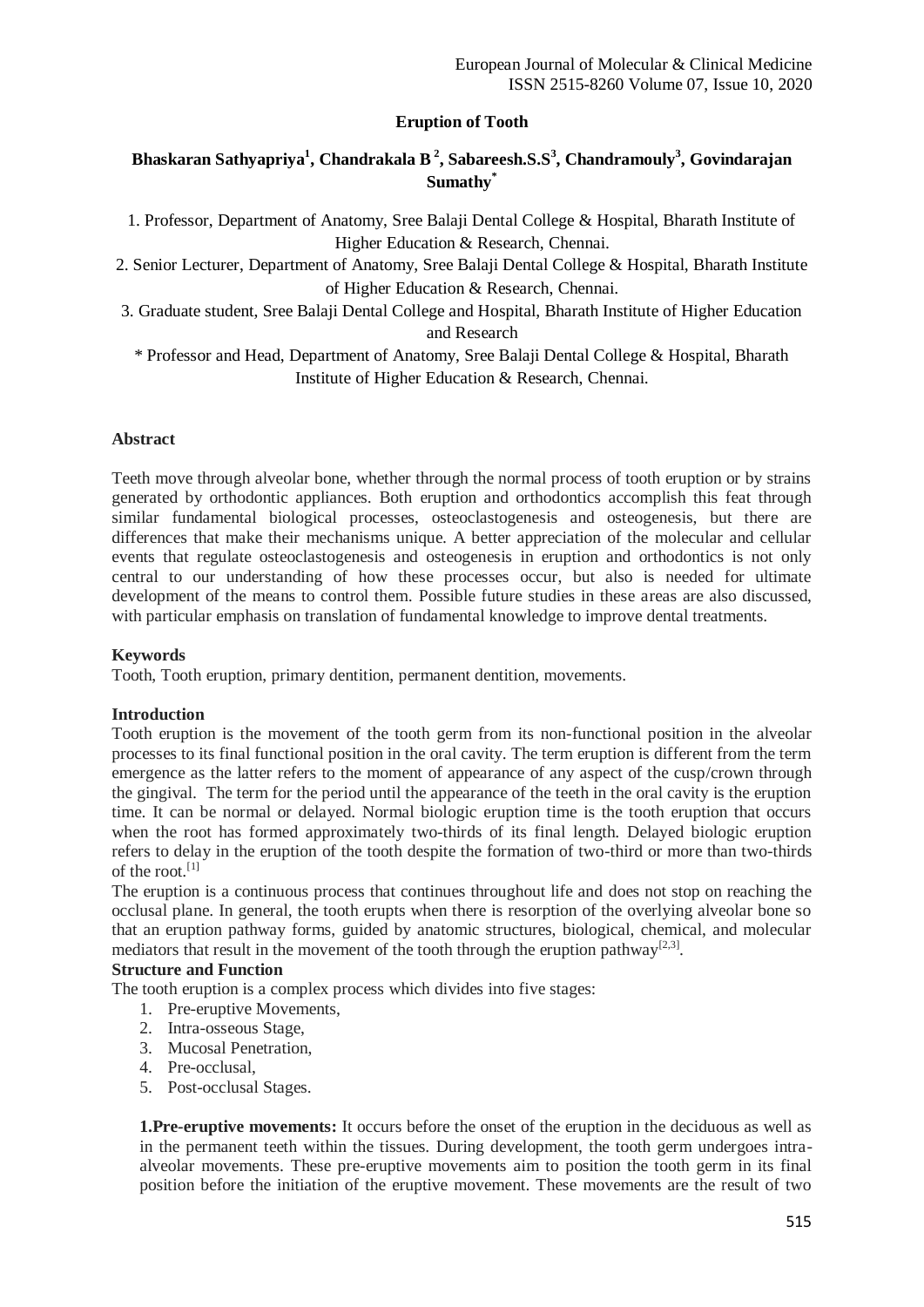types of movements (the movements made by the tooth germ itself, and the passive movements of the tooth germ because of jaw growth) $^{[4]}$ .

**2.Eruptive movements:**It occurs when the tooth moves to its functional position in the arch from its intraosseous position. This phase further divides into intra-alveolar/intra-osseous and supraalveolar eruption/mucosal penetration. The intraosseous eruption of the tooth begins immediately after the completion of crown formation. It involves the entire phase of the eruption of the tooth germ through bone. It mainly involves axial movements. The supra-osseous eruption consists of the tooth emerging into the oral cavity $[4]$ .

**3.Preocclusal movements**: It refers to the movement before the tooth reaches its functional occlusal position. Once the tooth has appeared in the oral cavity, it is subject to environmental factors such as the pressures of the buccal (cheeks), labial (lips) and tongue musculature, as well as the eruptive forces of adjacent teeth. These forces continue to act until the tooth reaches its final position in the dental arch. In the post-occlusal movements, the tooth remains in its functional position (tooth has reached the occlusal plane). It simultaneously adapts according to the growth of the jaw and compensatory movements caused by wear (proximal and occlusal)<sup>[5]</sup>.

#### **Theories of tooth eruption**

There are several proposed theories for tooth eruption.

- **Cushioned hammock theory:** Proposed by HarySicher, according to this theory, cushioned hammock ligament below a tooth is responsible for its eruption.<sup>[6-8]</sup>
- **Root formation theory***:* According to this theory, the apically directed force by the proliferating root exerts a reactive occlusal force resulting in the coronal movement of the erupting tooth. However, it has been seen that the teeth without roots can erupt, and the teeth erupt even after completion of their root formation. Also, some teeth erupt to a distance greater than their total root length. Moreover, the newly formed dentin at the apex of the root is unmineralized and is vulnerable to trauma.
- **Vascular pressure/ hydrostatic pressure theory:** According to this theory, the local increase in tissue fluid pressure in the vessels of the dental pulp and the periapical region exerts hydrodynamic and hydrostatic pressure within the vessels resulting in tooth eruption.<sup>[9]</sup>
- **Bone remodelling theory/ Dental follicle theory:**According to this theory, osteoblasts and osteoclasts from the dental follicle cause bone remodeling via resorption in the coronal area and bone apposition in the apical area, thereby, forming a pathway through which tooth can passively erupt.<sup>[10]</sup>
- **Periodontal ligament traction theory:** According to this theory, the periodontal ligamentsdental follicle complex exerts eruptive force via the traction power of the fibroblasts when they contract.<sup>[9]</sup>
- **Bite forces theory***:* According to this theory, soft tissues of the dental follicle detect bite forces, which in turn directs bone remodeling and tooth eruption.[9]
- **Innervation-provoked pressure theory***:* This theory postulates that the innervation in the root membrane causes pressure in the apical aspect of the tooth resulting in tooth eruption.<sup>[11]</sup>
- $\triangleright$  **The equilibrium theory:** According to this theory, once the tooth reaches its functional plane, further eruption occurs in response to the vertical growth of the lower jaw away from the maxilla. As the teeth get more space, it erupts occlusally to maintain occlusal contact with the tooth in the opposing arch.
- **Neuromuscular theory or unification theory***:* This theory states that the simultaneous and balanced forces of the orofacial muscles that are under the control of the central nervous system, are responsible for the active eruption of a tooth. The coordinated neuromuscular forces convert into electrical, electrochemical, and biomechanical energies to stimulate cellular and molecular actions within and around the dental follicle and enamel organ. This action prepares a pathway as well as other cellular functions for the eruption of a developing tooth.<sup>[12]</sup>
- **Role of gubernacular cord:** It is a structure composed of connective tissue that links the tooth follicle to the overlying gingiva, thus guiding the course of the tooth eruption.<sup>[7]</sup>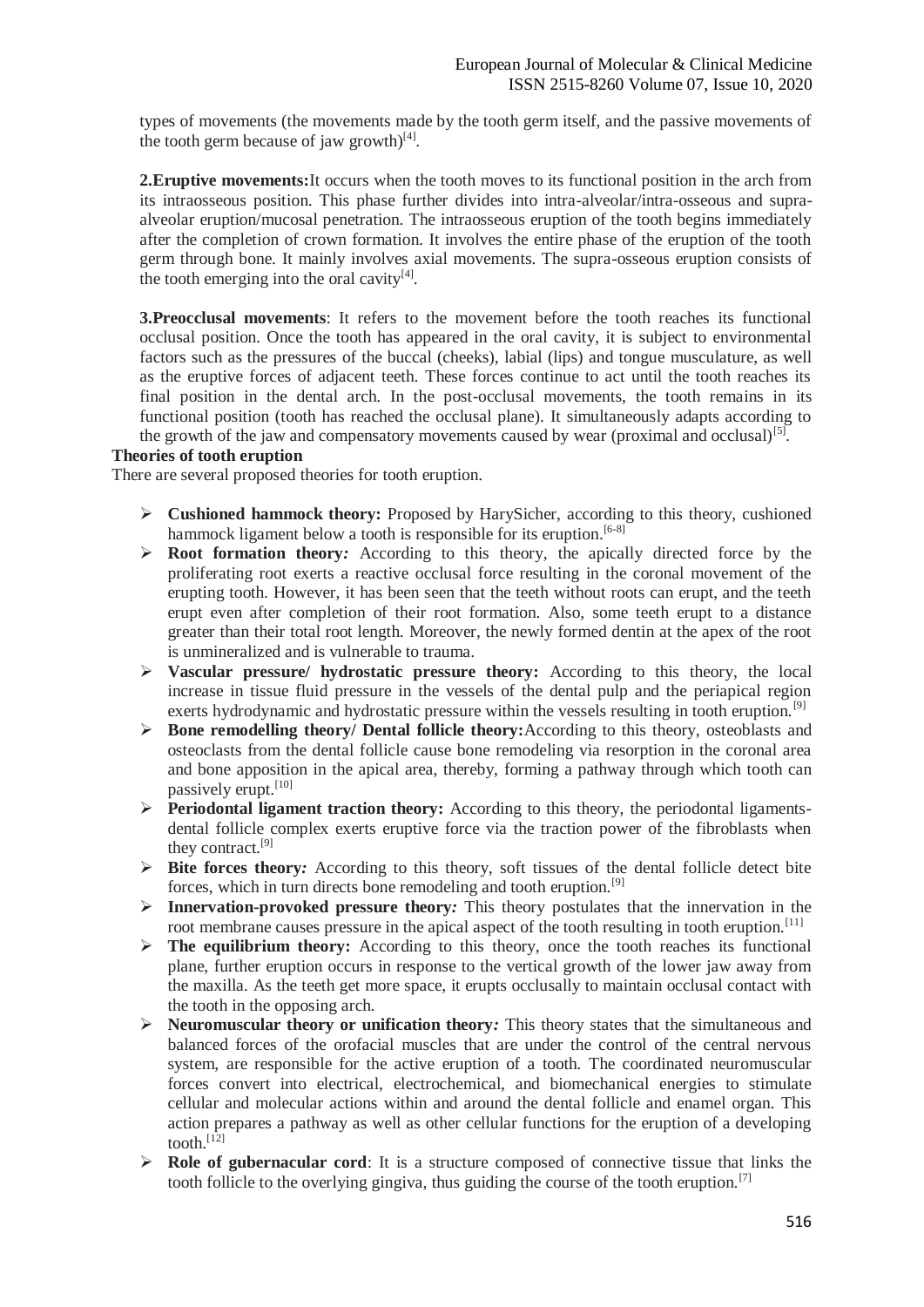## **Eruption Patterns**

The age at which deciduous and permanent teeth erupt can vary extensively. The sequence of eruption is more significant than the timing, which may differ in both deciduous and permanent teeth. Generally, a variation of 6 months on either side of the usual eruption date is considered normal. The first teeth to erupt in the oral cavity are the deciduous mandibular central incisors at approximately 5 to 8 months of age, followed by maxillary central incisors a month or two later. In general, by the age of 19 months, the child has a total of 12 erupted deciduous teeth. By 23 months, children should have 16 deciduous teeth, and by 27 months, all the deciduous teeth should have erupted.<sup>[13]</sup>

The first permanent teeth that emerge in the oral cavity are the maxillary and mandibular first molars at around six years of age (six-year molars). They erupt distally to the deciduous second molars. Their eruption is accompanied by or preceded by the exfoliation of the deciduous mandibular central incisors. Between 6 to 7 years of age, the permanent mandibular incisors erupt, followed by the permanent maxillary incisors between 7 to 9 years of age. The permanent anterior teeth develop lingual or palatal to the deciduous teeth, whereas the permanent premolars develop between and beneath the roots of the deciduous molars they replace.<sup>[13]</sup>.

#### **Clinical Significance**

Tooth eruption is a very complex and finely regulated process that influences the healthy development of the craniofacial region. All the factors such as eruption timing, sequence, direction, rate, position, and morphology of teeth are crucial for facial esthetics and phonetics.<sup>[14]</sup>The eruption of the deciduous teeth is not only significant for maintaining the facial contour, mastication, phonetics, and esthetics, but also they guide the deciduous teeth into their proper position. Estimation of the eruption schedule is a valuable tool in planning a child's dental health that includes diagnostic, preventive, and therapeutic measures.<sup>[15]</sup> It is also a key indicator during the diagnosis of certain growth disturbances, and to estimate the chronological age of the child with unknown birth records in forensic dentistry.<sup>[16]</sup> Moreover, it can also act as an aid in interceptive guidance of occlusion, especially when determining the timing of eventual extractions of deciduous teeth and timing of orthodontic treatment.<sup>[17]</sup>

- **Eruption hematoma:** An eruption hematoma over an erupting tooth that presents as a bluish swelling due to filling of blood-tinged fluid in the follicle surrounding the erupting tooth is usually asymptomatic. They typically rupture spontaneously without any treatment. But sometimes, the size of the hematoma may cause pain and impair eating.
- **Natal/neonatal teeth***:* They may lead to ulceration on the ventral surface of the tongue due to the sharp incisal edge of the tooth. This condition is known as Riga-Fede disease/syndrome. As the root development of these teeth is incomplete, they are mobile, which increases the possibility of swallowing and aspiration of the teeth. Other complications include injury to the mother's breast and difficulty in suckling.. [16] The mobility has also shown to cause degeneration of Hertwig's epithelial sheath that is responsible for the formation of the root. Degeneration of the sheath results in further incomplete root development.
- **Ectopically erupted teeth:** such as nasal teeth may be asymptomatic or may lead to facial pain, obstruction of the nasal cavity, headache, epistaxis (acute hemorrhage from the nostril), foul-smelling rhinorrhea, external nasal deformities, and obstruction of the nasolacrimal duct. Ankylosed teeth interfere with the development of the alveolus in the vertical direction.<sup>[17]</sup>.

#### **Conclusion**

Tooth eruption occurs as the result of a programmed and localized expression of molecules needed for alveolar bone resorption and formation, whereas orthodontic tooth movement focuses on the expression of these molecules for resorption and expression after induction by a mechanical force. Despite the different stimuli for gene expression commonalities exist in terms of the genes ultimately